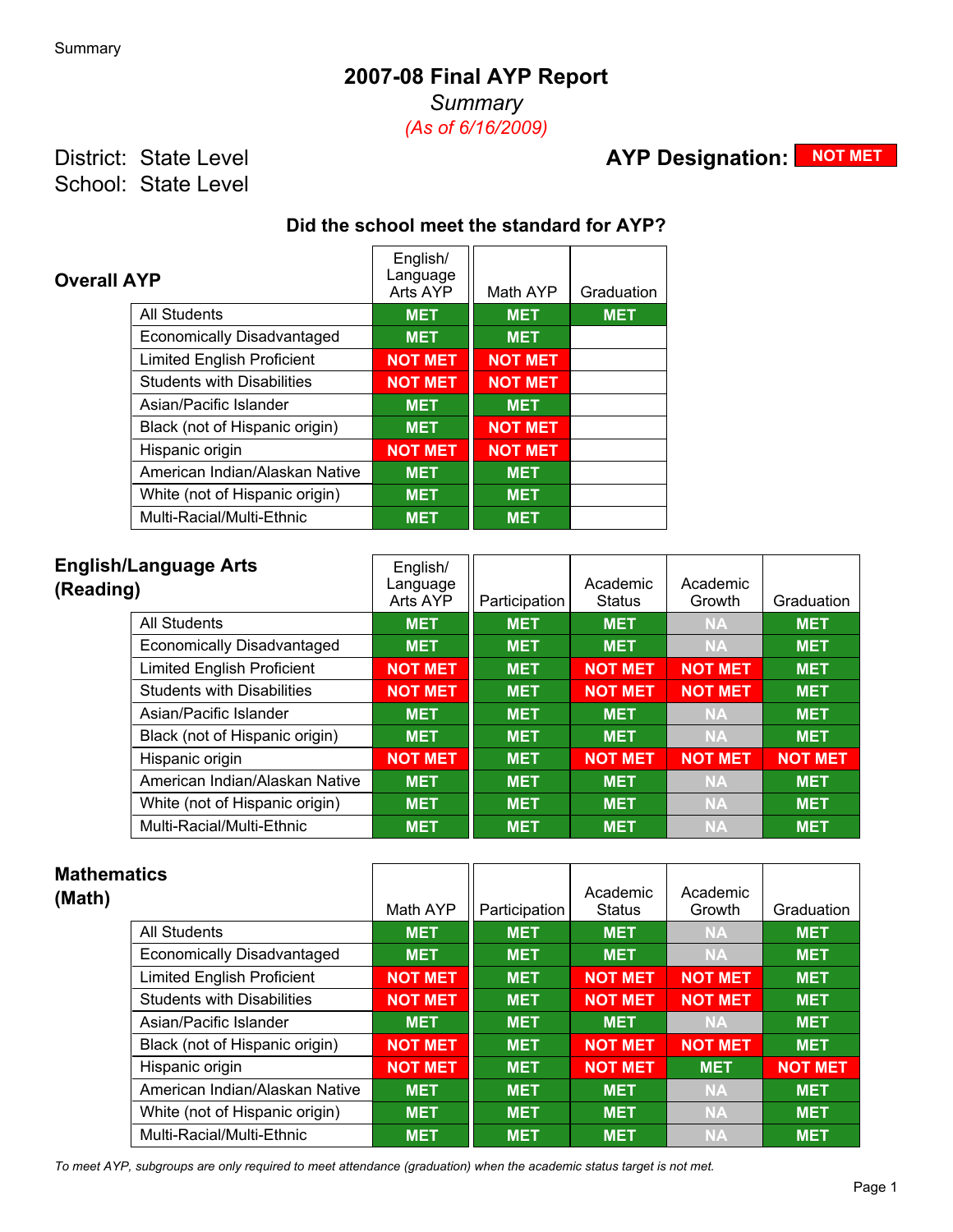# **2007-08 Final AYP Report** *Reading Knowledge and Skills Details*

### District: State Level School: State Level

## **Participation Target: 95%**

| <b>Participation</b>              |               | Participation |         | Non Participation |         | Participation | Participation |
|-----------------------------------|---------------|---------------|---------|-------------------|---------|---------------|---------------|
|                                   | Participation | 06-07         | $07-08$ | 06-07             | $07-08$ | Denominator   | Rate          |
| All Students                      | <b>MET</b>    | 295931        | 297268  | 3073              | 2635    | 598907        | 99            |
| Economically Disadvantaged        | <b>MET</b>    | 132501        | 135697  | 1218              | 996     | 270412        | 99            |
| <b>Limited English Proficient</b> | <b>MET</b>    | 38182         | 38076   | 174               | 232     | 76664         | 99            |
| <b>Students with Disabilities</b> | <b>MET</b>    | 43246         | 43701   | 1032              | 953     | 88932         | 98            |
| Asian/Pacific Islander            | <b>MET</b>    | 13617         | 14111   | 97                | 85      | 27910         | 99            |
| Black (not of Hispanic origin)    | <b>MET</b>    | 8794          | 8770    | 143               | 147     | 17854         | 98            |
| Hispanic origin                   | <b>MET</b>    | 48239         | 50198   | 524               | 433     | 99394         | 99            |
| American Indian/Alaskan Native    | <b>MET</b>    | 6310          | 6228    | 108               | 97      | 12743         | 98            |
| White (not of Hispanic origin)    | <b>MET</b>    | 207628        | 205492  | 2067              | 1712    | 416899        | 99            |
| Multi-Racial/Multi-Ethnic         | <b>MET</b>    | 5888          | 7402    | 5                 | 57      | 13352         | 100           |

*The participation target may be met using either a one or two year participation rate.*

#### **ELA Target: 60%**

|                                   |                    |         | 2006-2007 | 2007-2008 |        |                                         |                        |                    |                           |
|-----------------------------------|--------------------|---------|-----------|-----------|--------|-----------------------------------------|------------------------|--------------------|---------------------------|
| <b>Academic Status</b>            | Academic<br>Status | # Tests | # Met     | # Tests   | # Met  | Year(s) of<br>data for<br>lbest statusl | % Met<br><b>Status</b> | Margin<br>of Error | Adjusted<br><b>Status</b> |
| <b>All Students</b>               | <b>MET</b>         | 284744  | 213016    | 286596    | 216640 | 2007-2009                               | 75.20                  | 0.21               | 75.42                     |
| <b>Economically Disadvantaged</b> | <b>MET</b>         | 125789  | 79955     | 129442    | 83637  | 2007-2009                               | 64.10                  | 0.32               | 64.42                     |
| <b>Limited English Proficient</b> | <b>NOT MET</b>     | 34589   | 16187     | 35157     | 16492  | 2007-2009                               | 46.85                  | 0.61               | 47.47                     |
| <b>Students with Disabilities</b> | <b>NOT MET</b>     | 41807   | 18423     | 42286     | 19285  | 2007-2009                               | 44.84                  | 0.56               | 45.40                     |
| Asian/Pacific Islander            | <b>MET</b>         | 12893   | 10251     | 13371     | 10728  | 2007-2009                               | 79.88                  | 1.00               | 80.87                     |
| Black (not of Hispanic origin)    | <b>MET</b>         | 8280    | 5117      | 8288      | 5202   | 2007-2009                               | 62.28                  | 1.25               | 63.54                     |
| Hispanic origin                   | <b>NOT MET</b>     | 44979   | 24320     | 47519     | 26615  | 2007-2009                               | 55.07                  | 0.53               | 55.60                     |
| American Indian/Alaskan Native    | <b>MET</b>         | 6010    | 3987      | 5936      | 3994   | 2007-2009                               | 66.81                  | 1.48               | 68.29                     |
| White (not of Hispanic origin)    | <b>MET</b>         | 201694  | 161018    | 199514    | 160720 | 2007-2009                               | 80.19                  | 0.25               | 80.45                     |
| Multi-Racial/Multi-Ethnic         | <b>MET</b>         | 5644    | 4343      | 7146      | 5609   | 2007-2009                               | 77.81                  | 1.43               | 79.24                     |

| <b>Academic Growth</b>            | Academic<br>Growth | 2006-2007<br>Standards<br>% Met | 2007-2008<br><b>Standards</b><br>% Met | Change in<br>% Met | Growth<br>Target |
|-----------------------------------|--------------------|---------------------------------|----------------------------------------|--------------------|------------------|
| <b>All Students</b>               | <b>NA</b>          | 74.81                           | 75.59                                  | 0.78               | 2.52             |
| <b>Economically Disadvantaged</b> | <b>NA</b>          | 63.56                           | 64.61                                  | 1.05               | 3.64             |
| <b>Limited English Proficient</b> | <b>NOT MET</b>     | 46.80                           | 46.91                                  | 0.11               | 5.32             |
| <b>Students with Disabilities</b> | <b>NOT MET</b>     | 44.07                           | 45.61                                  | 1.54               | 5.59             |
| Asian/Pacific Islander            | <b>NA</b>          | 79.51                           | 80.23                                  | 0.73               | 2.05             |
| Black (not of Hispanic origin)    | <b>NA</b>          | 61.80                           | 62.77                                  | 0.97               | 3.82             |
| Hispanic origin                   | <b>NOT MET</b>     | 54.07                           | 56.01                                  | 1.94               | 4.59             |
| American Indian/Alaskan Native    | <b>NA</b>          | 66.34                           | 67.28                                  | 0.94               | 3.37             |
| White (not of Hispanic origin)    | <b>NA</b>          | 79.83                           | 80.56                                  | 0.72               | 2.02             |
| Multi-Racial/Multi-Ethnic         | <b>NA</b>          | 76.95                           | 78.49                                  | 1.54               | 2.31             |

*Academic growth is calculated using the percentage of students in 2006-07 and 2007-08 meeting achievement/performance standards adopted 3/15/07.*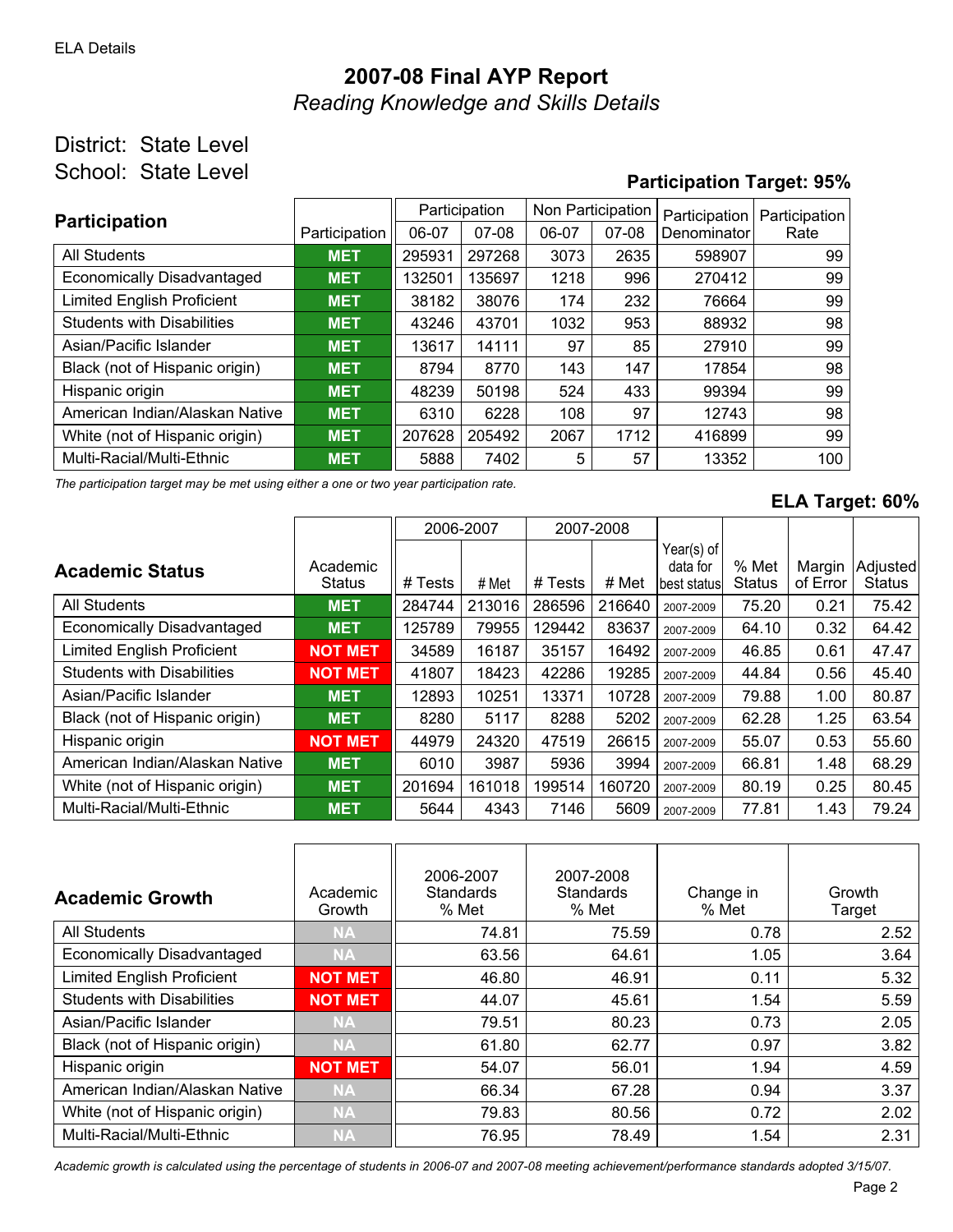# **2007-08 Final AYP Report** *Mathematics Knowledge and Skills Details*

### District: State Level School: State Level

### **Participation Target: 95%**

| <b>Participation</b>              |               | Participation |           |       | Non Participation | Participation | Participation |  |
|-----------------------------------|---------------|---------------|-----------|-------|-------------------|---------------|---------------|--|
|                                   | Participation | 06-07         | $07 - 08$ | 06-07 | $07-08$           | Denominator   | Rate          |  |
| All Students                      | <b>MET</b>    | 295498        | 296839    | 3486  | 3011              | 598834        | 99            |  |
| <b>Economically Disadvantaged</b> | <b>MET</b>    | 132270        | 135550    | 1414  | 1157              | 270391        | 99            |  |
| <b>Limited English Proficient</b> | <b>MET</b>    | 38071         | 38011     | 282   | 300               | 76664         | 99            |  |
| <b>Students with Disabilities</b> | <b>MET</b>    | 43171         | 43666     | 1060  | 1024              | 88921         | 98            |  |
| Asian/Pacific Islander            | <b>MET</b>    | 13599         | 14079     | 131   | 127               | 27936         | 99            |  |
| Black (not of Hispanic origin)    | <b>MET</b>    | 8751          | 8760      | 179   | 158               | 17848         | 98            |  |
| Hispanic origin                   | <b>MET</b>    | 48169         | 50125     | 608   | 484               | 99386         | 99            |  |
| American Indian/Alaskan Native    | <b>MET</b>    | 6283          | 6220      | 129   | 108               | 12740         | 98            |  |
| White (not of Hispanic origin)    | <b>MET</b>    | 207480        | 205215    | 2296  | 1958              | 416949        | 99            |  |
| Multi-Racial/Multi-Ethnic         | <b>MET</b>    | 5849          | 7404      | 3     | 61                | 13317         | 100           |  |

*The participation target may be met using either a one or two year participation rate.*

#### **Math Target: 59%**

|                                   |                           |         | 2006-2007 | 2007-2008 |        |                                         |                        |                    |                           |
|-----------------------------------|---------------------------|---------|-----------|-----------|--------|-----------------------------------------|------------------------|--------------------|---------------------------|
| <b>Academic Status</b>            | Academic<br><b>Status</b> | # Tests | # Met     | # Tests   | # Met  | Year(s) of<br>data for<br>lbest statusl | % Met<br><b>Status</b> | Margin<br>of Error | Adjusted<br><b>Status</b> |
| <b>All Students</b>               | <b>MET</b>                | 284480  | 196415    | 286274    | 206498 | 2007-2009                               | 70.59                  | 0.21               | 70.81                     |
| <b>Economically Disadvantaged</b> | <b>MET</b>                | 125661  | 71779     | 129341    | 79324  | 2007-2009                               | 59.26                  | 0.32               | 59.58                     |
| <b>Limited English Proficient</b> | <b>NOT MET</b>            | 34587   | 16142     | 35178     | 17613  | 2007-2009                               | 48.38                  | 0.61               | 49.00                     |
| <b>Students with Disabilities</b> | <b>NOT MET</b>            | 41725   | 15725     | 42264     | 18418  | 2007-2009                               | 40.65                  | 0.56               | 41.21                     |
| Asian/Pacific Islander            | <b>MET</b>                | 12893   | 10274     | 13371     | 11003  | 2007-2009                               | 81.01                  | 1.00               | 82.01                     |
| Black (not of Hispanic origin)    | <b>NOT MET</b>            | 8247    | 4287      | 8285      | 4674   | 2007-2009                               | 54.20                  | 1.26               | 55.46                     |
| Hispanic origin                   | <b>NOT MET</b>            | 44951   | 22521     | 47503     | 26202  | 2007-2009                               | 52.70                  | 0.53               | 53.23                     |
| American Indian/Alaskan Native    | <b>MET</b>                | 5990    | 3508      | 5931      | 3674   | 2007-2009                               | 60.25                  | 1.48               | 61.73                     |
| White (not of Hispanic origin)    | <b>MET</b>                | 201611  | 148391    | 199250    | 152154 | 2007-2009                               | 74.97                  | 0.25               | 75.23                     |
| Multi-Racial/Multi-Ethnic         | <b>MET</b>                | 5618    | 3894      | 7145      | 5273   | 2007-2009                               | 71.82                  | 1.43               | 73.25                     |

| <b>Academic Growth</b>            | Academic<br>Growth | 2006-2007<br>Standards<br>% Met | 2007-2008<br>Standards<br>% Met | Change in<br>% Met | Growth<br>Target |
|-----------------------------------|--------------------|---------------------------------|---------------------------------|--------------------|------------------|
| <b>All Students</b>               | <b>NA</b>          | 69.04                           | 72.13                           | 3.09               | 3.10             |
| <b>Economically Disadvantaged</b> | <b>NA</b>          | 57.12                           | 61.33                           | 4.21               | 4.29             |
| <b>Limited English Proficient</b> | <b>NOT MET</b>     | 46.67                           | 50.07                           | 3.40               | 5.33             |
| <b>Students with Disabilities</b> | <b>NOT MET</b>     | 37.69                           | 43.58                           | 5.89               | 6.23             |
| Asian/Pacific Islander            | <b>NA</b>          | 79.69                           | 82.29                           | 2.60               | 2.03             |
| Black (not of Hispanic origin)    | <b>NOT MET</b>     | 51.98                           | 56.42                           | 4.43               | 4.80             |
| Hispanic origin                   | <b>MET</b>         | 50.10                           | 55.16                           | 5.06               | 4.99             |
| American Indian/Alaskan Native    | <b>NA</b>          | 58.56                           | 61.95                           | 3.38               | 4.14             |
| White (not of Hispanic origin)    | <b>NA</b>          | 73.60                           | 76.36                           | 2.76               | 2.64             |
| Multi-Racial/Multi-Ethnic         | <b>NA</b>          | 69.31                           | 73.80                           | 4.49               | 3.07             |

*Academic growth is calculated using the percentage of students in 2006-07 and 2007-08 meeting achievement/performance standards adopted 3/15/07.*